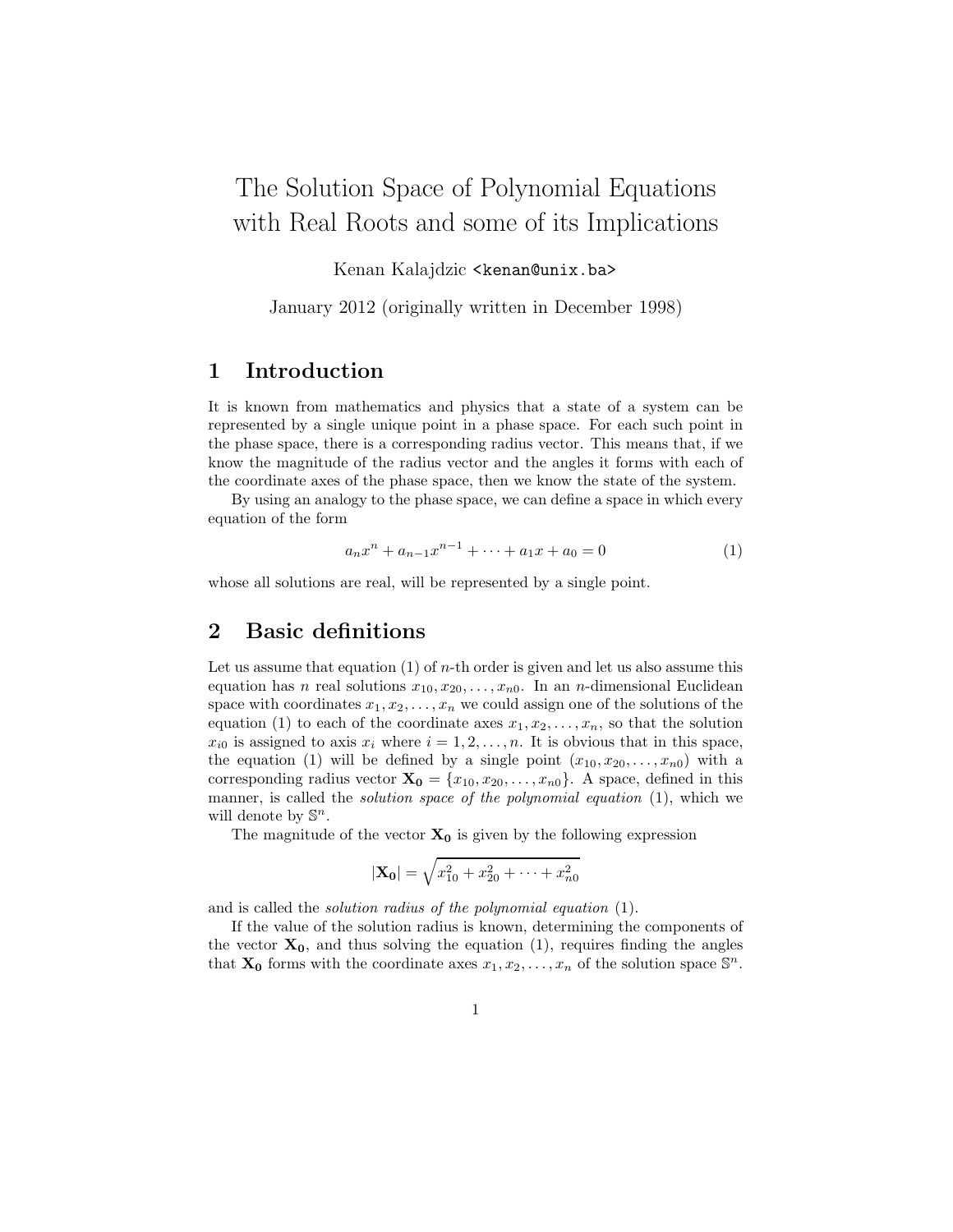If by  $\varphi_i$  we denote the angle, which is formed by the vector  $\mathbf{X_0}$  and axis  $x_i$  of  $\mathbb{S}^n$ , then we can write the solutions of the equation (1) in the form

$$
x_{i0} = |\mathbf{X_0}| \cos \varphi_i \qquad i = 1, 2, \dots, n
$$

 $\varphi_1, \varphi_2, \ldots, \varphi_n$  are called the *solution angles of the polynomial equation* (1).

Since  $|\cos\varphi_i| \leq 1$  for  $i = 1, 2, ..., n$ , it is obvious that all solutions of equation (1) lie in the closed interval  $[-|\mathbf{X_0}|, +|\mathbf{X_0}|]$ .

### 3 Theorem of  $n$  real roots

**Theorem.** Let  $p(x) = a_n x^n + a_{n-1} x^{n-1} + \cdots + a_1 x + a_0$  be a polynomial function, whose coefficients  $a_n, a_{n-1}, \ldots, a_1, a_0$  are real numbers with  $a_n \neq 0$ . Let us assume that all zeros of  $p(x)$  are real numbers. Then all n roots of the equation  $p(x) = 0$  lie in the closed interval  $[-R, +R]$ , where R is given by the following expression

$$
R = \sqrt{\left(\frac{a_{n-1}}{a_n}\right)^2 - \frac{2a_{n-2}}{a_n}} \qquad R \in \mathbb{R}, R \ge 0
$$
 (2)

*Proof.* Let  $x_{10}, x_{20}, \ldots, x_{n0}$  be the zeros of the function  $p(x)$ . Then, based on the Viète's formulas, we can write:

$$
-\frac{a_{n-1}}{a_n} = \sum_{i=1}^n x_{i0} \tag{3}
$$

$$
\frac{a_{n-2}}{a_n} = \sum_{\substack{i,j=1 \ i
$$

By squaring equation (3), we get

$$
\left(\frac{a_{n-1}}{a_n}\right)^2 = \sum_{i=1}^n x_{i0}^2 + 2\sum_{\substack{i,j=1\\i\n(5)
$$

The first term on the right-hand side of equation (5) is the square of the solution radius of the equation  $p(x) = 0$  in the *n*-dimensional solution space  $\mathbb{S}^n$ . We will denote this solution radius with  $R$ . The second term on the right-hand side of (5) is obviously equal to the right-hand side of (4), so, after substituting (4) into (5), we can write

$$
\left(\frac{a_{n-1}}{a_n}\right)^2 = R^2 + 2\frac{a_{n-2}}{a_n}
$$

By solving this equation for R, we get the expression given in (2), where  $a_{n-1}^2 \geq$  $2a_na_{n-2}$ . Since R is the solution radius of  $p(x) = 0$ , we conclude that all zeroes of  $p(x)$  lie in the closed interval  $[-R, +R]$  with R given by equation (2). This concludes the proof. concludes the proof.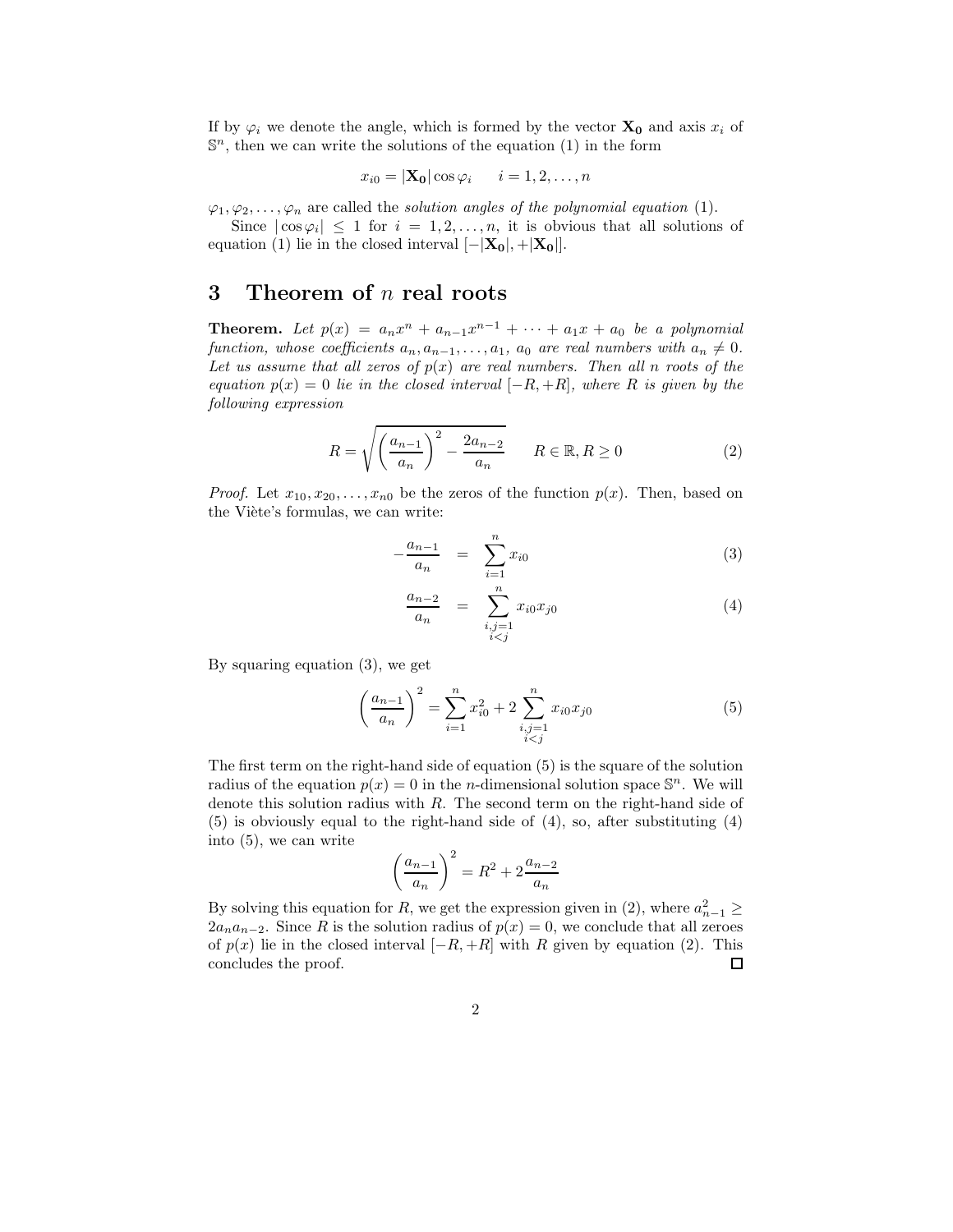One of the assumptions of our theorem is that all zeroes of the polynomial function  $p(x)$  are real numbers. Since the solution radius R is by definition a non-negative real number, we concluded that the expression under the square root on the right-hand side of (2) must also be non-negative. Therefore, the necessary condition for all roots of the polynomial equation (1) to be real is that  $a_{n-1}^2$  be greater or equal to  $2a_na_{n-2}$ .

### 4 Case study: The quadratic equation

In this section we follow the process of solving the quadratic equation in the context of its solution space. Although solving the quadratic equation may not sound very appealing, the fact that it is performed within a two-dimensional solution space gives us the possibility to work with fairly simple trigonometric transformations, which are also suitable for visual representation.



Figure 1: Solution of the quadratic equation in a two-dimensional solution space

Figure 1 illustrates a two-dimensional solution space of the quadratic equation

$$
ax^2 + bx + c = 0.\t\t(6)
$$

The solution of this equation is represented by the point  $(x'_1, x'_2)$ , and the corresponding Viéte's formulas take the following form:

$$
-\frac{b}{a} = x_1' + x_2' \tag{7}
$$

$$
\frac{c}{a} = x_1' x_2' \tag{8}
$$

If we represent the solution of equation (6) in polar coordinates, we can write

$$
x_1' = R\cos\varphi\tag{9}
$$

$$
x_2' = R\sin\varphi\tag{10}
$$

Adding the equations (9) and (10) together gives

$$
x_1' + x_2' = R(\sin \varphi + \cos \varphi)
$$
 (11)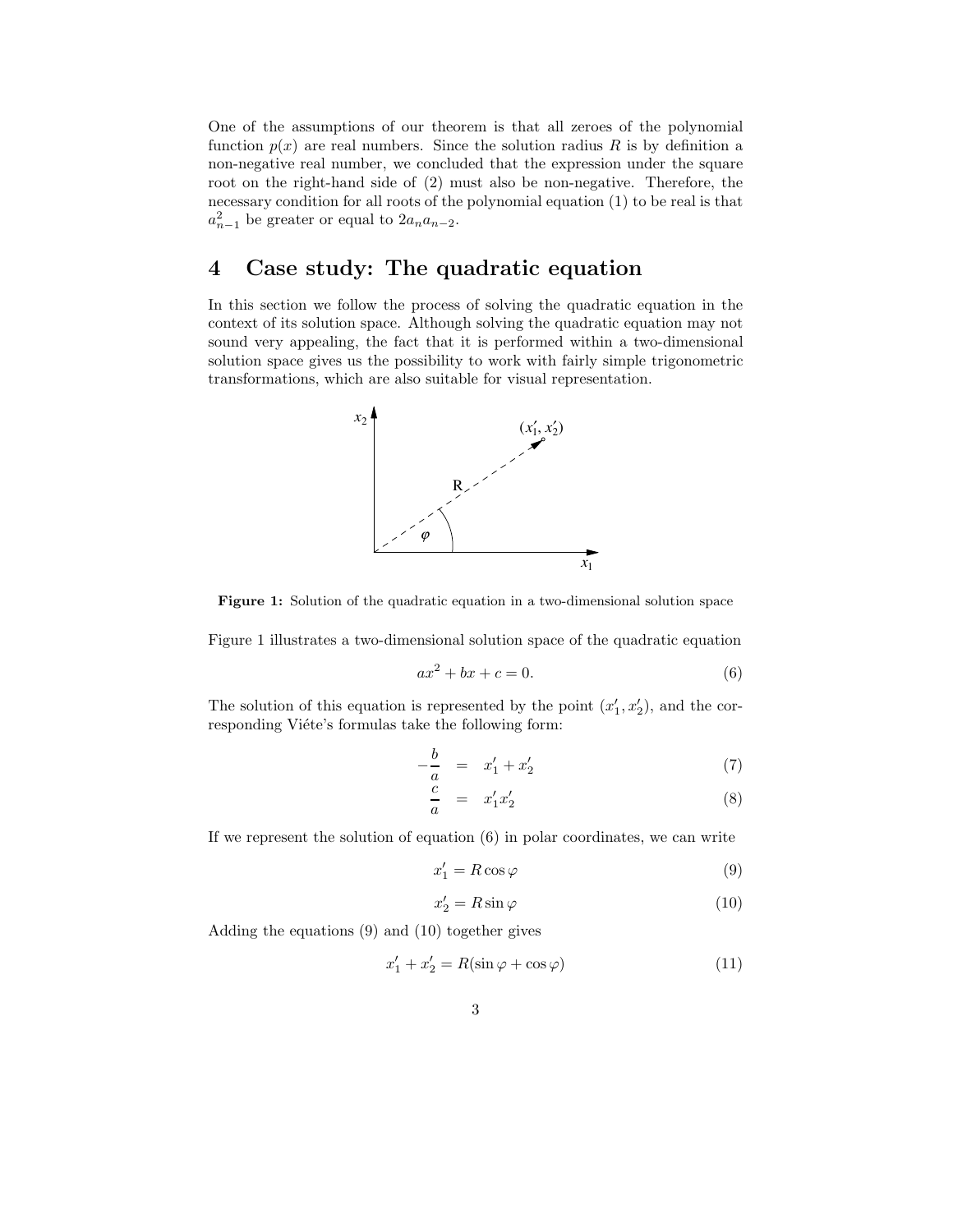After substituting (7) into (11) and squaring the resulting equation we get

$$
\left(-\frac{b}{a}\right)^2 = R^2(\sin\varphi + \cos\varphi)^2 =
$$
  
=  $R^2(\sin^2\varphi + 2\sin\varphi\cos\varphi + \cos^2\varphi) = R^2(1 + \sin 2\varphi)$ 

and thus

$$
\left(\frac{b}{a}\right)^2 = R^2 + R^2 \sin 2\varphi \tag{12}
$$

Now we multiply equations (9) and (10), so we have

$$
x'_1 x'_2 = R^2 \cos \varphi \sin \varphi =
$$
  
=  $\frac{1}{2}R^2 2 \sin \varphi \cos \varphi = \frac{1}{2}R^2 \sin 2\varphi$ 

which, together with (8), gives

$$
\frac{2c}{a} = R^2 \sin 2\varphi \tag{13}
$$

After substituting  $(13)$  into  $(12)$  and solving for R, we finally get

$$
R = \sqrt{\left(\frac{b}{a}\right)^2 - \frac{2c}{a}}\tag{14}
$$

We can see that equation  $(14)$  is the specific form of  $(2)$  for the polynomial equation given in (6). In this particular case, since we only have to deal with two variables in the polar coordinate system, and we already know the radius  $R$ of the position vector corresponding to the point  $(x'_1, x'_2)$ , we can easily calculate the second unknown, which is the angle  $\varphi$ . To do so, we substitute R from (14) back into (13):

$$
\frac{2c}{a} = \left(\left(\frac{b}{a}\right)^2 - \frac{2c}{a}\right)\sin 2\varphi
$$

Solving this equation for  $\varphi$  gives

$$
\varphi = \frac{1}{2}\arcsin\left(\frac{2ac}{b^2 - 2ac}\right) \tag{15}
$$

Equations  $(9)$  and  $(10)$  express the solution of the quadratic equation  $(6)$  in polar coordinates of the two-dimensional solution space. If we substitute (14) and  $(15)$  into  $(9)$  and  $(10)$ , we get:

$$
x_1' = \sqrt{\left(\frac{b}{a}\right)^2 - \frac{2c}{a}} \cos\left(\frac{1}{2}\arcsin\left(\frac{2ac}{b^2 - 2ac}\right)\right)
$$
 (16)

$$
x_2' = \sqrt{\left(\frac{b}{a}\right)^2 - \frac{2c}{a}} \sin\left(\frac{1}{2}\arcsin\left(\frac{2ac}{b^2 - 2ac}\right)\right)
$$
 (17)